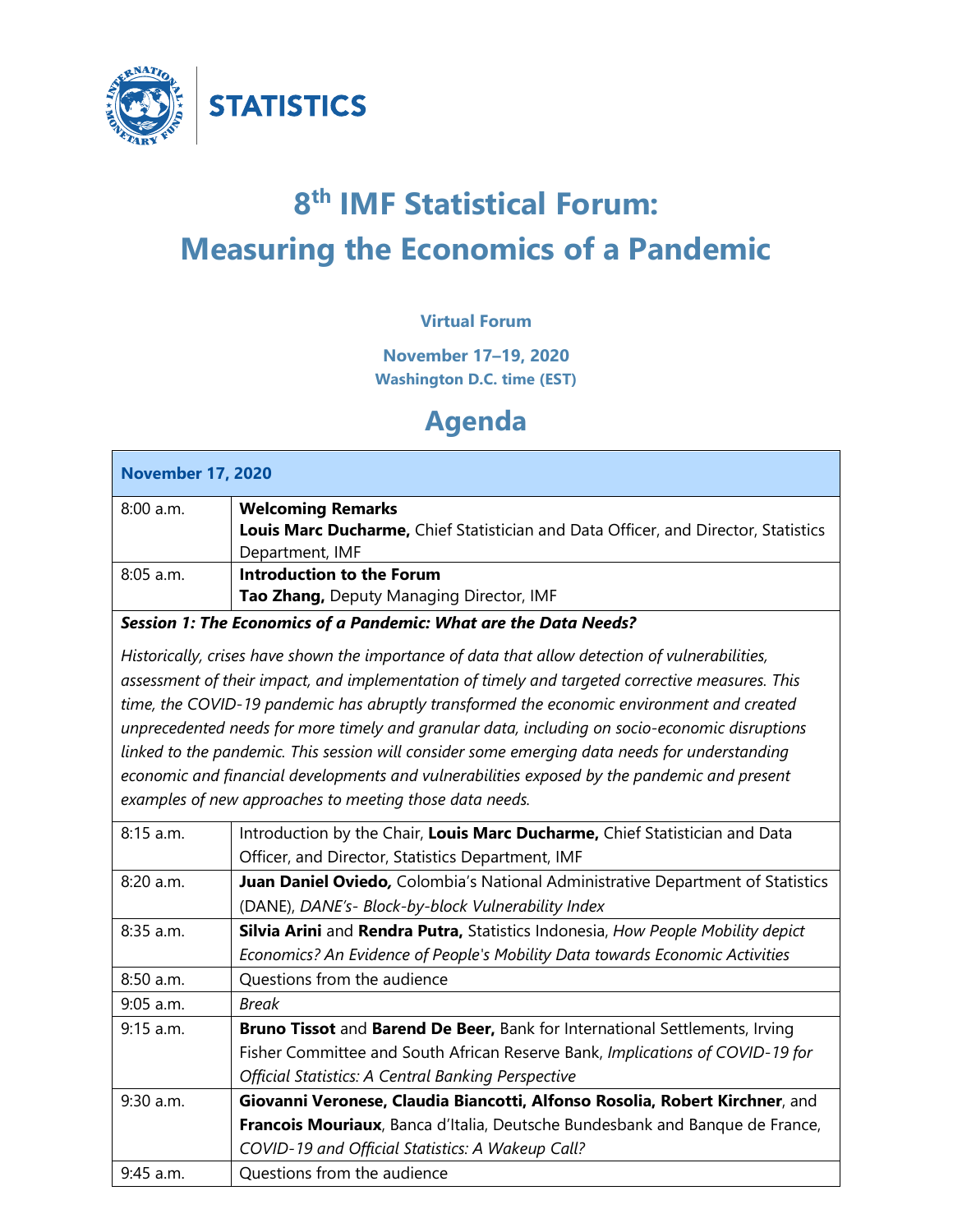#### **November 18, 2020**

#### *Session 2: Weathering the Storm: Statistics at the Time of a Pandemic*

*National statistical offices have previously confronted pandemics (e.g., SARS in 2002 and N1H1 in 2009) and natural disasters that disrupted statistical operations and challenged them to respond to new data needs. However, the disruptions from the COVID-19 pandemic are more profound and will likely be longer lasting. At the same time, the pandemic has created opportunities for innovation. How have data compilers overcome the challenges? This session will discuss innovative surveys and techniques for producing and communicating timely and relevant statistics during the pandemic.*

| 8:00 a.m.   | Introduction by the Chair, Ceda Ogada, Secretary of the IMF                        |
|-------------|------------------------------------------------------------------------------------|
| $8:05$ a.m. | Craig McLaren, The United Kingdom's Office for National Statistics, The United     |
|             | Kingdom experience: The Business Impact of Coronavirus Survey                      |
| 8:20 a.m.   | <b>Ibrahima Tall</b> , Senegal's National Agency of Statistics and Demography,     |
|             | Innovative Collection Methods During the COVID-19 Period                           |
| 8:35 a.m.   | Questions from the audience                                                        |
| $8:50$ a.m. | <b>Break</b>                                                                       |
| $9:00$ a.m. | Susana Cordeiro Guerra, Brazilian Institute of Geography and Statistics,           |
|             | Sustaining and Modernizing Statistical Production during the COVID-19 Pandemic     |
| $9:15$ a.m. | Michael Levi and Emily Liddel, U.S. Bureau of Labor Statistics, Communicating      |
|             | the Accuracy and Relevance of Statistical Data during a Pandemic: A practitioners' |
|             | Report                                                                             |
| 9:30 a.m.   | Questions from the audience                                                        |
| 9:45 a.m.   | <b>Break</b>                                                                       |

#### *Special Event: Celebrating the Third World Statistics Day*

*The World Statistics Day is celebrated on October 20 every five years. Created by the United Nations Statistical Commission, it was first celebrated on October 20, 2010.*

| 10:00 a.m.   | <b>Panel Discussion:</b> Celebrating Statistics: The Science and the Art of Making<br><b>Numbers Talk</b> |
|--------------|-----------------------------------------------------------------------------------------------------------|
|              |                                                                                                           |
|              | Moderator: Louis Marc Ducharme, Chief Statistician and Data Officer, and                                  |
|              | Director, Statistics Department, IMF                                                                      |
|              | <b>Panelists:</b>                                                                                         |
|              | <b>Ola Awad</b> , President of the Palestinian Central Bureau of Statistics                               |
|              | <b>Rashad Cassim</b> , Deputy Governor of the South African Reserve Bank (SARB);                          |
|              | Chair of the Irving Fisher Committee on Central Bank Statistics                                           |
|              | <b>Henry Curr</b> , Journalist, lead writer on economics, The Economist                                   |
|              | <b>Susana Cordeiro Guerra, President of the Brazilian Institute of Geography and</b>                      |
|              | <b>Statistics</b>                                                                                         |
|              | <b>Tim Harford</b> , Author "How to Make the World Add Up" & FT Senior Columnist                          |
| $11:15$ a.m. | Questions from the audience                                                                               |
|              |                                                                                                           |
|              |                                                                                                           |
|              |                                                                                                           |
|              |                                                                                                           |